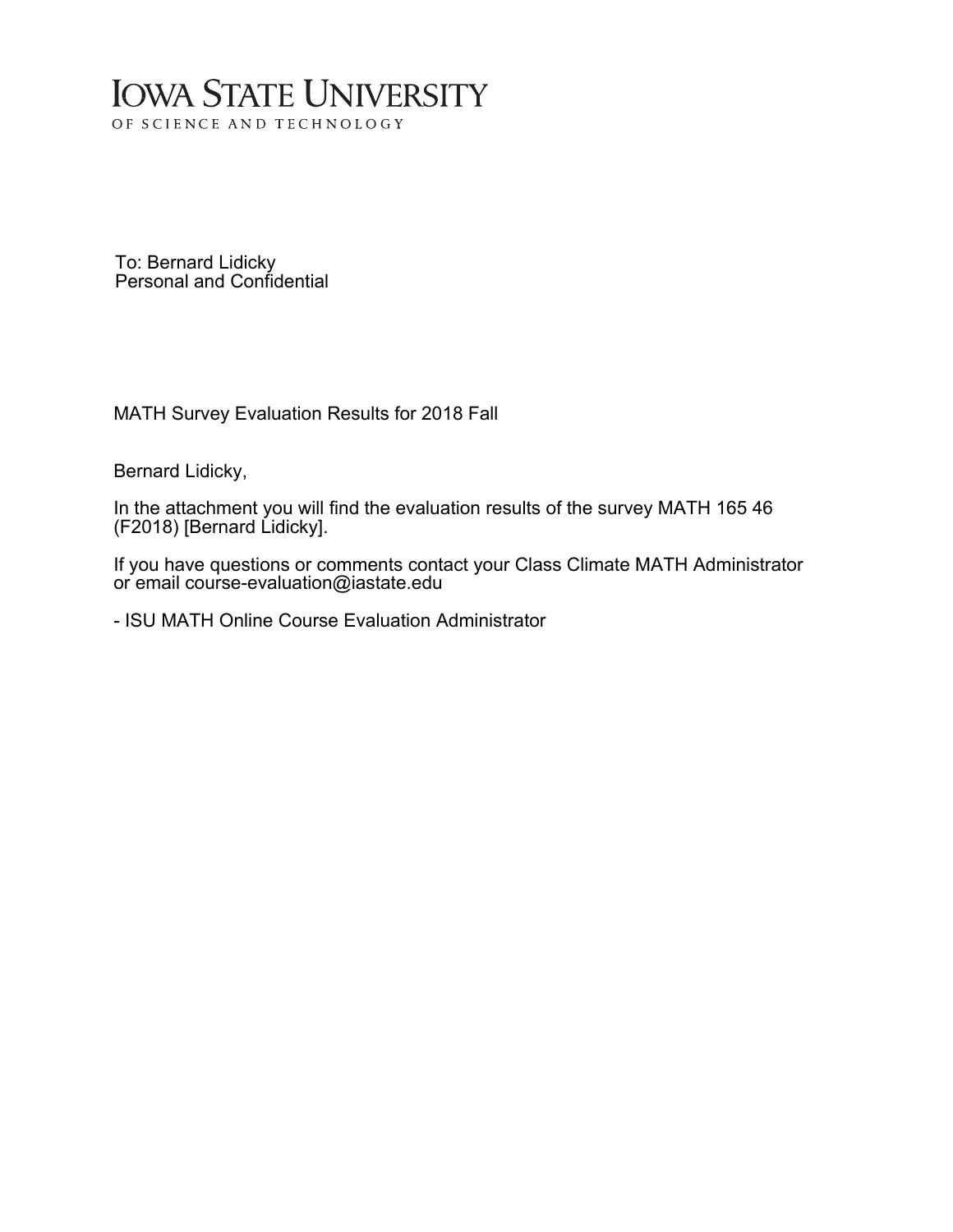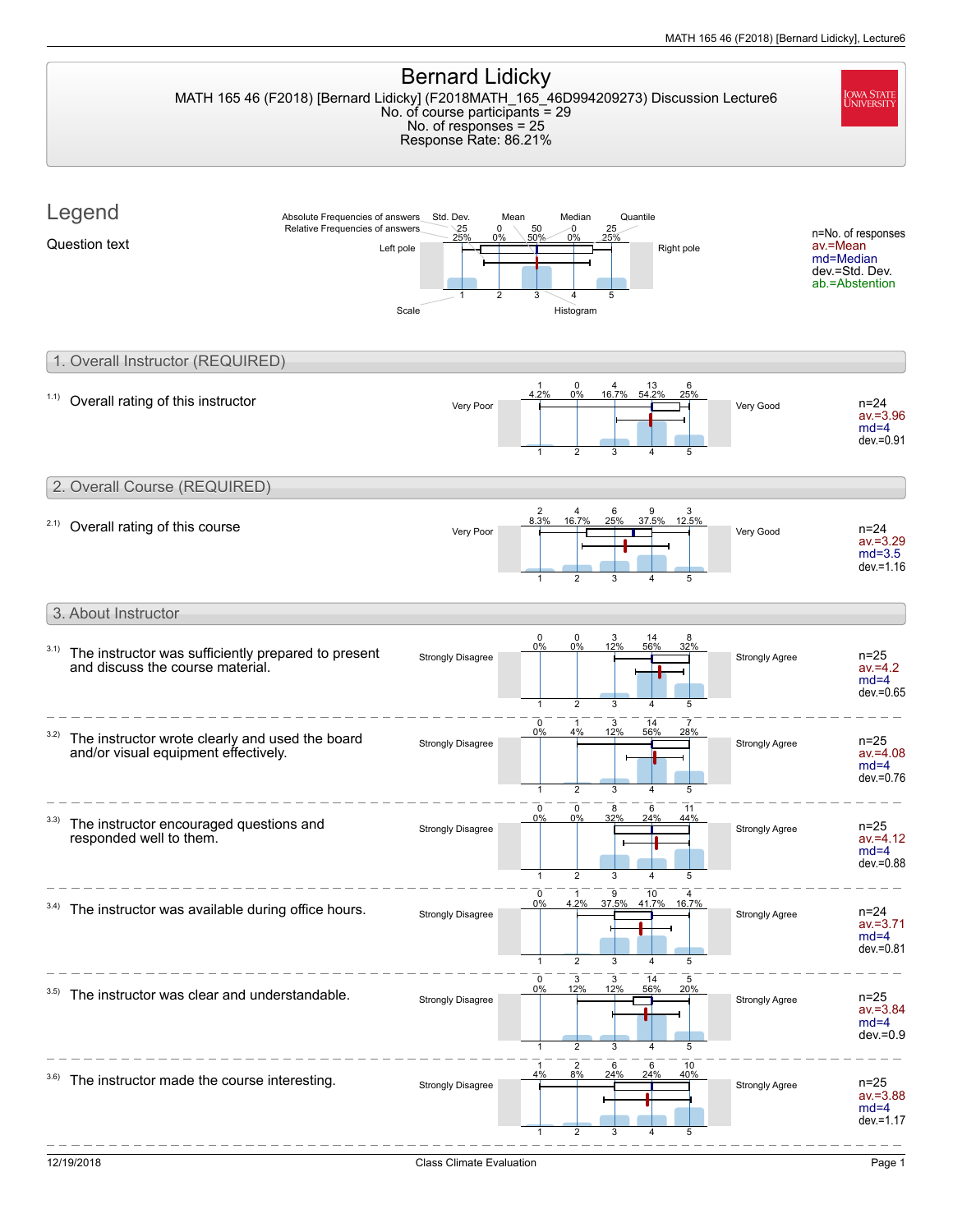

■ All of them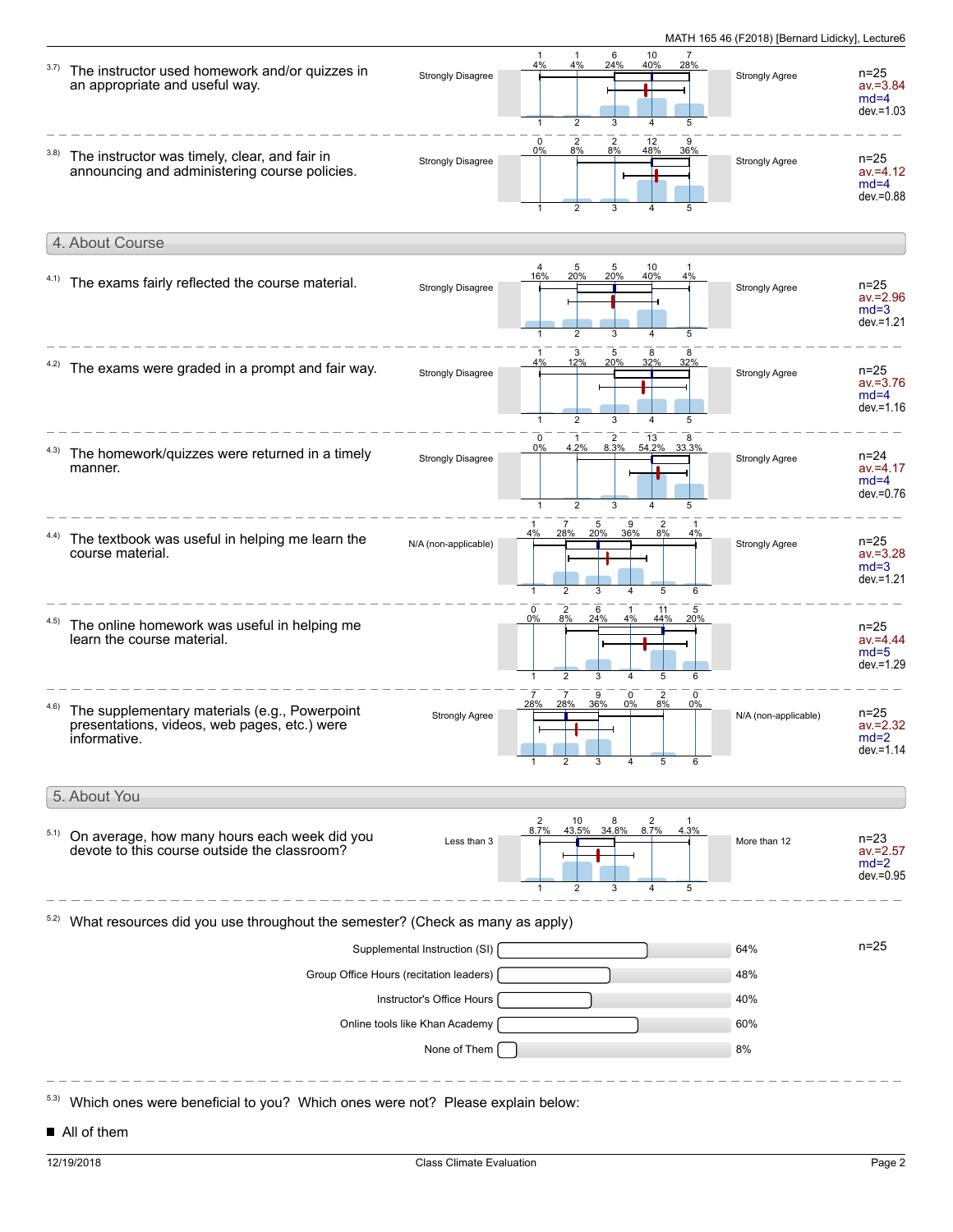- All of these are beneficial but office hours could be improved
- Both
- Butlers office hours were very helpful to me
- $\blacksquare$  I would typically review with a group.
- $\blacksquare$ Instructors hours where useful when I had a question on a specific quiz problem. I used Khan Academy once due to missing a class because I am an athlete for ISU.
- Kahn academy and instructors office hours
- None of them helped.
- Obviously none as i am almost failing the class
- Office hours with Dr. Butler were most beneficial
- Online videos helped a lot. SI was helpful sometimes
- SI  $\blacksquare$
- SI was the most beneficial to me
- Si was helpful
- The group office hours and online tools helped mr understand the material better.

### 6. Other

- <sup>6.1)</sup> Additional Comments
- Lidicky was much more helpful than Castillo-Gil. I would have much rather had him as a professor. Most importantly, he was enthusiastic about teaching.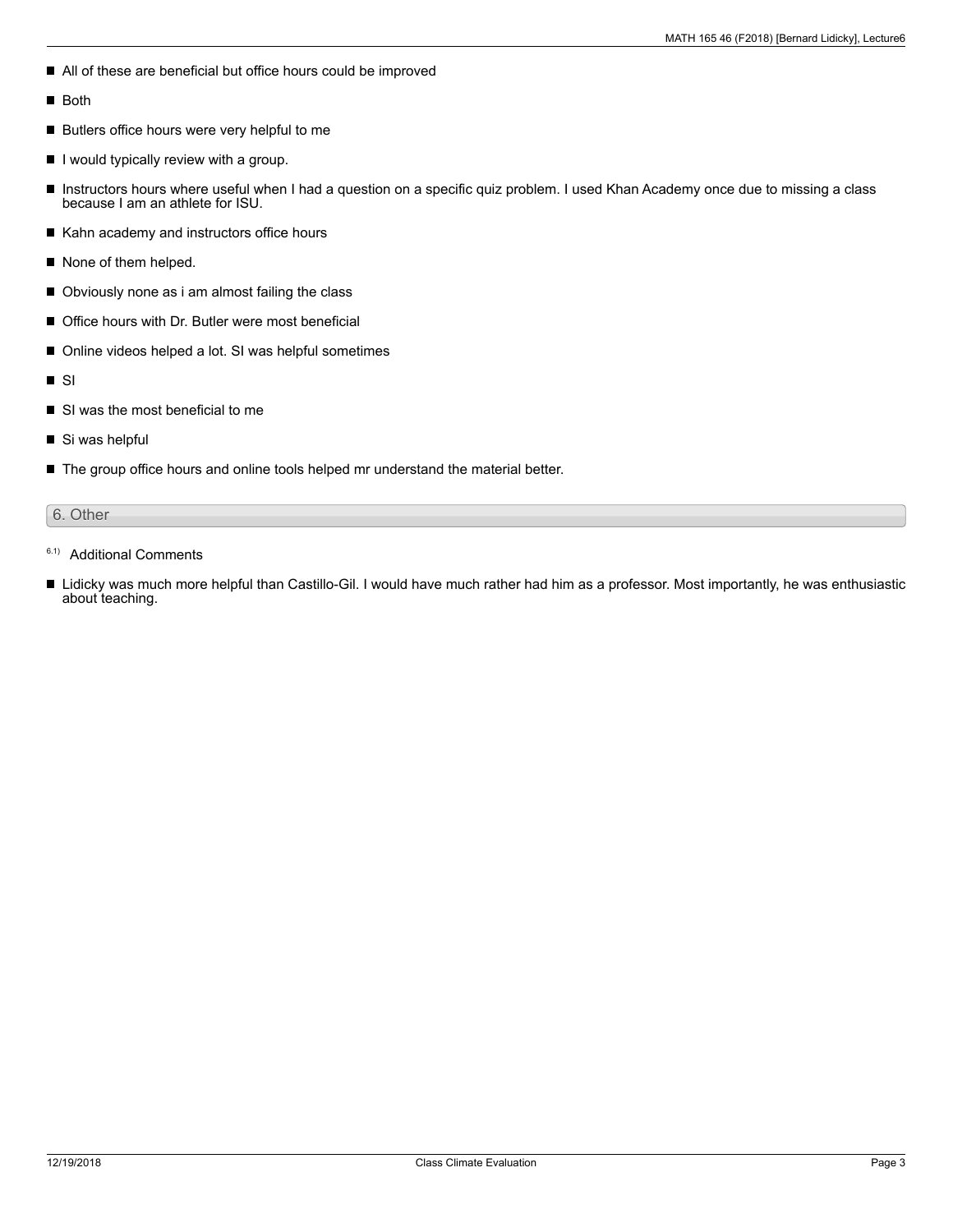# Histogram for scaled questions

#### Overall rating of this instructor



The instructor wrote clearly and used the board and/or visual equipment effectively.



The instructor was clear and understandable.



The instructor was timely, clear, and fair in announcing and administering course policies.



Overall rating of this course



The instructor encouraged questions and responded well to them.



The instructor made the course interesting.



The exams fairly reflected the course material.



The instructor was sufficiently prepared to present and discuss the course material.



The instructor was available during office hours.



The instructor used homework and/or quizzes in an appropriate and useful way.



The exams were graded in a prompt and fair way.

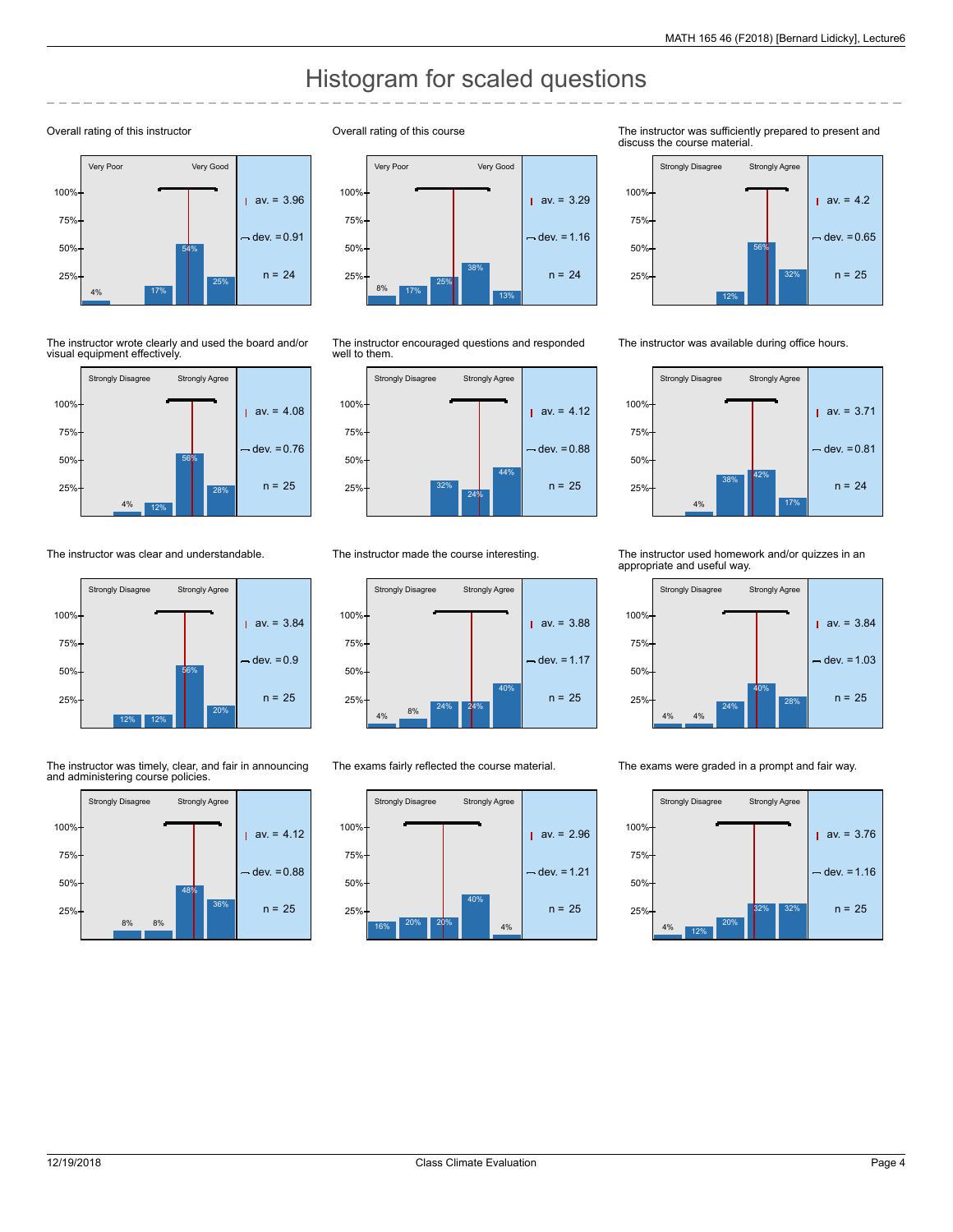The homework/quizzes were returned in a timely manner.



The textbook was useful in helping me learn the course material.



### On average, how many hours each week did you devote to this course outside the classroom?



The online homework was useful in helping me learn the course material.



The supplementary materials (e.g., Powerpoint presentations, videos, web pages, etc.) were

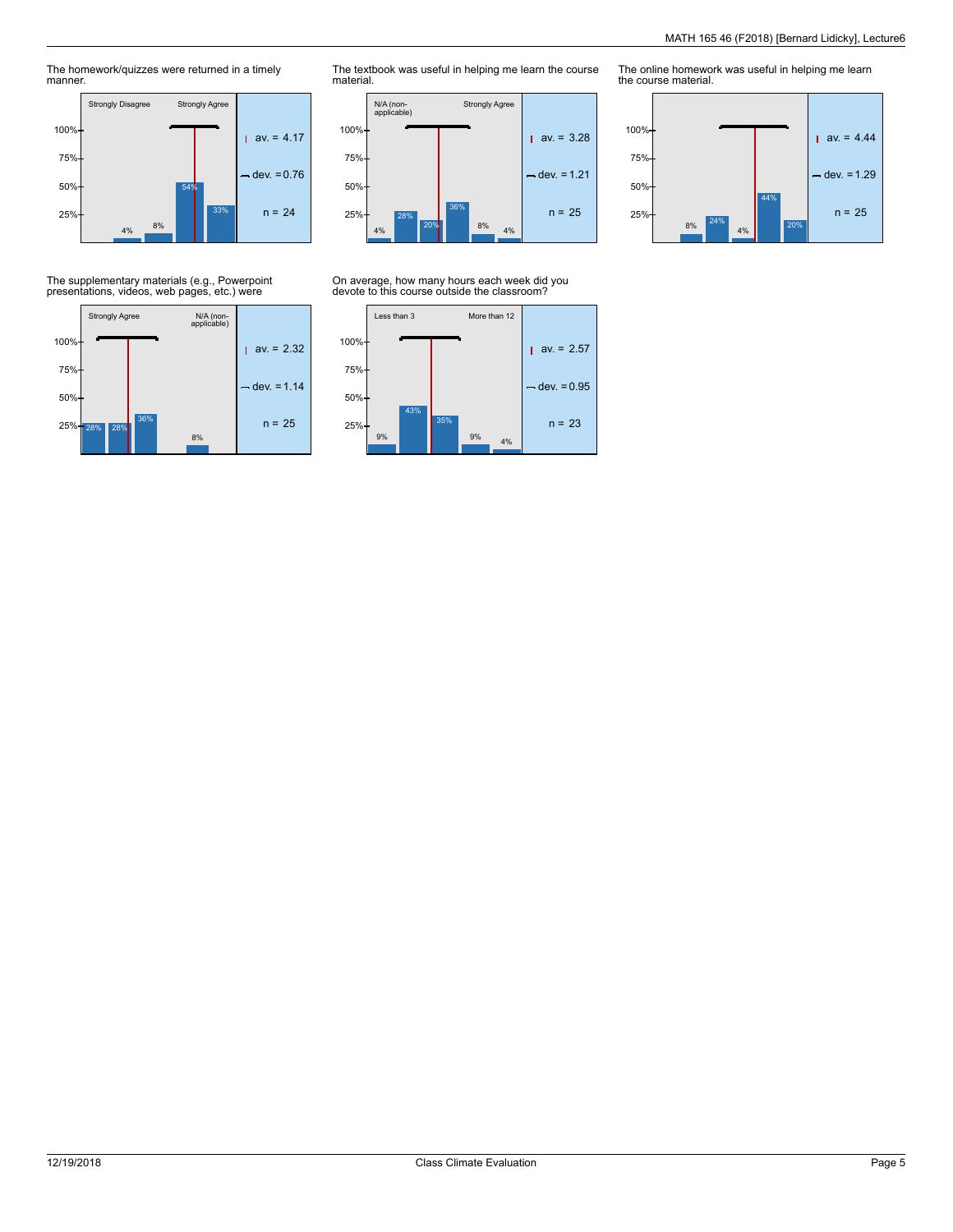| Profile                          |                                                                                                                             |                                                                                |                             |  |  |                       |          |             |  |                            |  |  |
|----------------------------------|-----------------------------------------------------------------------------------------------------------------------------|--------------------------------------------------------------------------------|-----------------------------|--|--|-----------------------|----------|-------------|--|----------------------------|--|--|
|                                  | Subunit:<br>Name of the instructor:<br>Name of the course:<br>(Name of the survey)<br>Values used in the profile line: Mean | <b>MATH</b><br><b>Bernard Lidicky</b><br>MATH 165 46 (F2018) [Bernard Lidicky] |                             |  |  |                       |          |             |  |                            |  |  |
| 1. Overall Instructor (REQUIRED) |                                                                                                                             |                                                                                |                             |  |  |                       |          |             |  |                            |  |  |
|                                  | 1.1) Overall rating of this instructor                                                                                      |                                                                                | Very Poor                   |  |  | Very Good             | $n = 24$ |             |  | av.=3.96 md=4.00 dev.=0.91 |  |  |
| 2. Overall Course (REQUIRED)     |                                                                                                                             |                                                                                |                             |  |  |                       |          |             |  |                            |  |  |
|                                  | 2.1) Overall rating of this course                                                                                          |                                                                                | Very Poor                   |  |  | Very Good             | $n = 24$ |             |  | av.=3.29 md=3.50 dev.=1.16 |  |  |
|                                  | 3. About Instructor                                                                                                         |                                                                                |                             |  |  |                       |          |             |  |                            |  |  |
| 3.1)                             | The instructor was sufficiently prepared to<br>present and discuss the course material.                                     |                                                                                | Strongly<br><b>Disagree</b> |  |  | <b>Strongly Agree</b> | $n = 25$ | $av = 4.20$ |  | md=4.00 dev.=0.65          |  |  |
| 3.2)                             | The instructor wrote clearly and used the board<br>and/or visual equipment effectively.                                     |                                                                                | Strongly<br>Disagree        |  |  | <b>Strongly Agree</b> | $n = 25$ | $av = 4.08$ |  | md=4.00 dev.=0.76          |  |  |
| 3.3)                             | The instructor encouraged questions and<br>responded well to them.                                                          |                                                                                | Strongly<br>Disagree        |  |  | <b>Strongly Agree</b> | $n = 25$ |             |  | av.=4.12 md=4.00 dev.=0.88 |  |  |
| 3.4)                             | The instructor was available during office<br>hours.                                                                        |                                                                                | Strongly<br>Disagree        |  |  | <b>Strongly Agree</b> | $n = 24$ | $av = 3.71$ |  | md=4.00 dev.=0.81          |  |  |
| 3.5)                             | The instructor was clear and understandable.                                                                                |                                                                                | Strongly<br>Disagree        |  |  | <b>Strongly Agree</b> | $n = 25$ |             |  | av.=3.84 md=4.00 dev.=0.90 |  |  |
| 3.6)                             | The instructor made the course interesting.                                                                                 |                                                                                | Strongly<br>Disagree        |  |  | <b>Strongly Agree</b> | $n=25$   |             |  | av.=3.88 md=4.00 dev.=1.17 |  |  |
| 3.7)                             | The instructor used homework and/or quizzes<br>in an appropriate and useful way.                                            |                                                                                | Strongly<br>Disagree        |  |  | <b>Strongly Agree</b> | $n = 25$ |             |  | av.=3.84 md=4.00 dev.=1.03 |  |  |
| 3.8)                             | The instructor was timely, clear, and fair in<br>announcing and administering course policies.                              |                                                                                | Strongly<br><b>Disagree</b> |  |  | <b>Strongly Agree</b> | $n = 25$ |             |  | av.=4.12 md=4.00 dev.=0.88 |  |  |
|                                  | 4. About Course                                                                                                             |                                                                                |                             |  |  |                       |          |             |  |                            |  |  |
|                                  | 4.1) The exams fairly reflected the course material.                                                                        |                                                                                | Strongly<br><b>Disagree</b> |  |  | <b>Strongly Agree</b> | $n = 25$ | $av = 2.96$ |  | md=3.00 dev.=1.21          |  |  |
|                                  | 4.2) The exams were graded in a prompt and fair<br>way.                                                                     |                                                                                | Strongly<br><b>Disagree</b> |  |  | <b>Strongly Agree</b> | $n=25$   | $av = 3.76$ |  | md=4.00 dev.=1.16          |  |  |
|                                  | 4.3) The homework/quizzes were returned in a<br>timely manner.                                                              |                                                                                | Strongly<br><b>Disagree</b> |  |  | <b>Strongly Agree</b> | $n = 24$ | $av = 4.17$ |  | md=4.00 dev.=0.76          |  |  |
| 4.4)                             | The textbook was useful in helping me learn<br>the course material.                                                         |                                                                                | $N/A$ (non-<br>applicable)  |  |  | <b>Strongly Agree</b> | $n = 25$ | $av = 3.28$ |  | md=3.00 dev.=1.21          |  |  |
| 4.5)                             | The online homework was useful in helping me<br>learn the course material.                                                  |                                                                                |                             |  |  |                       | $n = 25$ | $av = 4.44$ |  | md=5.00 dev.=1.29          |  |  |